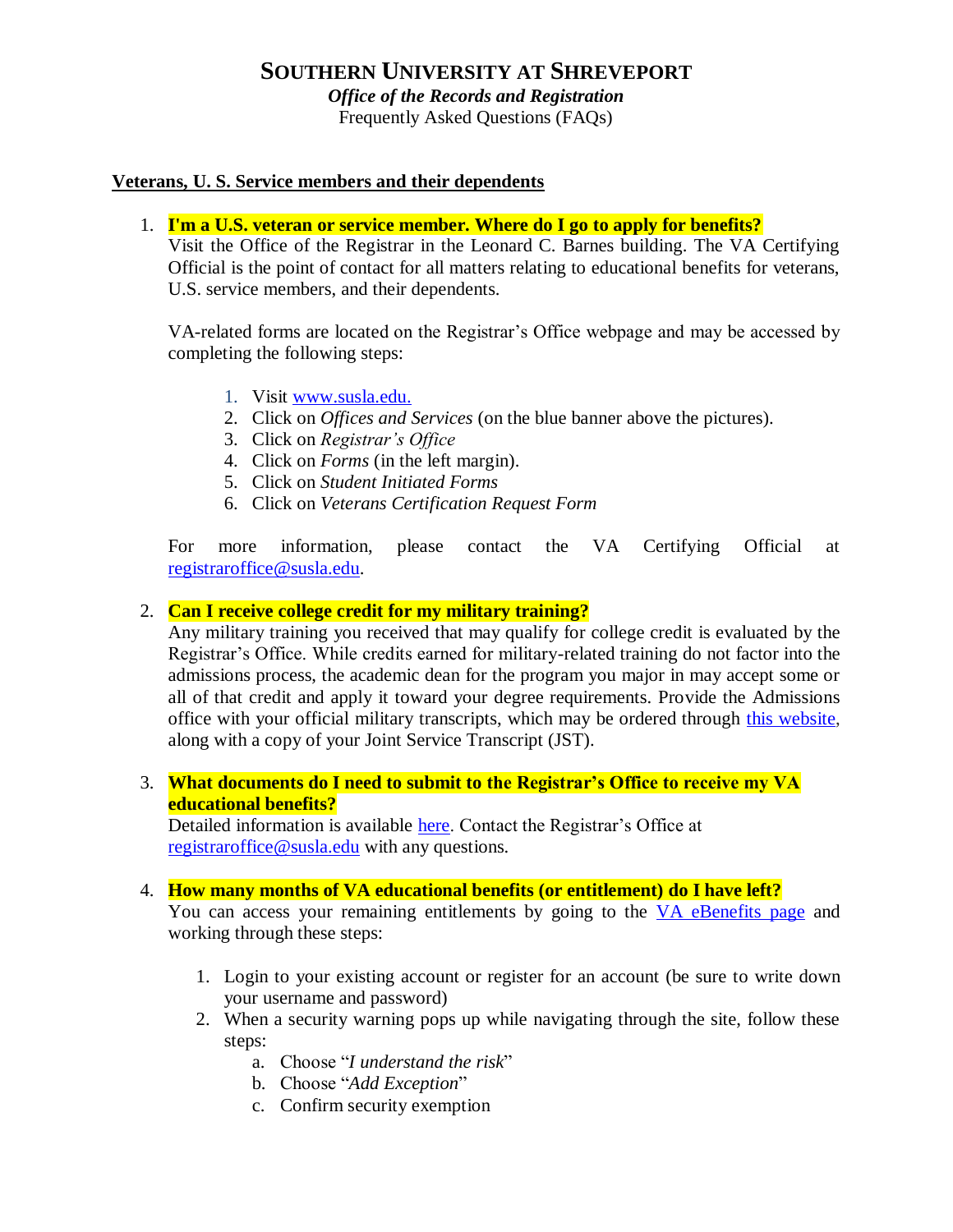- 3. At the "*Create your DS logon today*" section, answer the questions, then begin "*Basic Registration Lev. 1*"
- 4. Once your registration has been completed, upgrade your account and go through Remote Proofing
- 5. When proofing has been completed, go to eBenefits and click Manage Benefits, then Education
- 6. At that point, Chapter 33 Post 9/11 recipients should be able to view and print your Post 9/11 GI Bill Enrollment Info, which will serve as your Certificate of Eligibility (COE).

Should you have trouble completing steps 5-6, try logging out and logging back in.

# 5. **Do I need to reapply for my VA educational benefits every semester?**

After your initial registration for educational benefits has been completed, you will only need to resubmit a SUSLA Veterans Certification Request Form each semester. However, Chapter 33 (Post 9/11 G.I. Bill) recipients will also need to submit, each semester, an updated Certificate of Eligibility (COE) or a screenshot of the eBenefits webpage that shows remaining entitlements.

# 6. **Will VA educational benefits cover the cost of remedial or developmental courses?**

Most VA educational benefit programs (or "chapters") cover the cost of remedial or deficiency courses, but only if a placement test indicates that you need to take that type of course, or if the course is required as a prerequisite for another course in your major.

# 7. **What happens if I change my schedule after I submit my SUSLA Veterans Certification Request Form?**

You must submit another SUSLA Veterans Certification Request Form that reflects the updated schedule for review to (1) ensure the replacement course(s) are applicable to your major (VA educational benefits only cover courses that fulfill the degree requirements for your major), and (2) avoid any overpayment situations.

# 8. **What is the deadline for submitting my SUSLA Veterans Certification Request Form?**

You have up to one year after the start of a semester to submit your form. However, if you wish to receive federal and state educational benefits, or have the VA pay for your tuition (the latter applies only to those who qualify for Chapter 33 and Chapter 31 educational benefits), the sooner you submit your form the better.

# 9. **If I fail a class, will I have to pay anything back to the VA?**

No, you do not have to pay the VA back if you do not pass a course. You may repeat a course if it is required for your degree program and the VA will pay for it a second time. However, if you drop or withdraw from a class after the deadline for doing so, you will have to pay the VA back if you received money for that course.

# 10. **How do I drop or withdraw from a class, and will doing so affect my VA educational benefits?**

If you need to drop or withdraw from a course, consult the Academic Calendar for deadline dates. Note that there are two types of grades you can get from dropping a course – punitive and non-punitive. If you drop a class or withdraw from all classes before the official census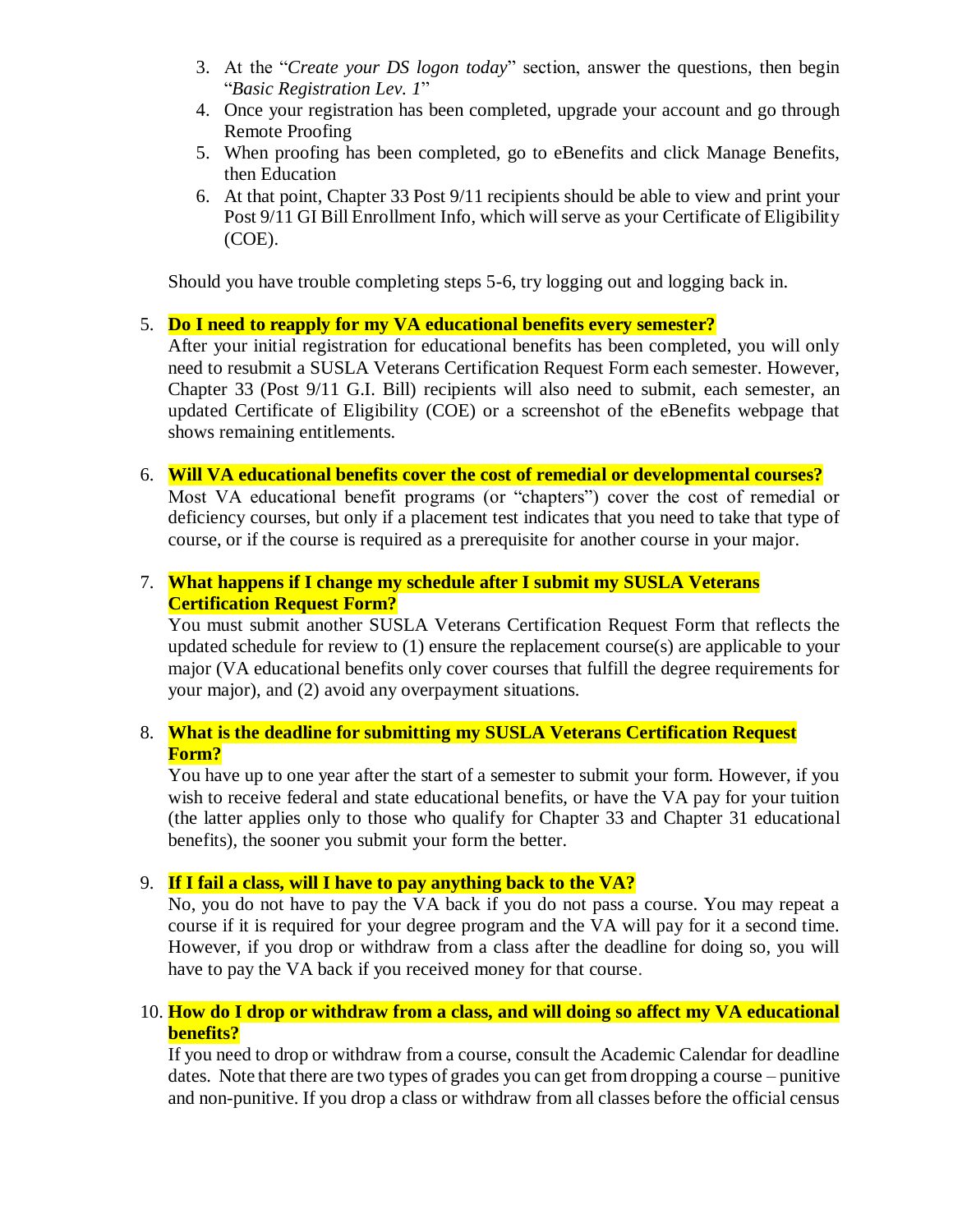date ( $14<sup>th</sup>$  class day for Fall and Spring;  $7<sup>th</sup>$  class day for Summer), you are assigned a nonpunitive grade, which will not affect your GPA and that the VA treats as having a neutral affect on your transcript. If dropping a class changes your attendance status (for example, if you are then classified as a non-fulltime student), the VA will require repayment of any money you received for attendance in that class unless you have mitigating circumstances. If you feel you have a valid reason for dropping the class or withdrawing from a class, you can write to the VA and ask that you be allowed to maintain your prevailing rate of pay, up to the last date of attendance in the course(s).

To initiate the course drop process or to officially withdraw from the university, complete the steps outlined below:

- 1. Visit [www.susla.edu.](http://www.susla.edu/)
- 2. Click on *Offices and Services* (on the blue banner above the pictures).
- 3. Click on *Registrar's Office* (in the left margin).
- 4. Click on *Registrar's Office Forms* (in the left margin).
- 5. Click on *Student Initiated Forms*
- 6. Click on *Course Drop Form* (to drop one or more courses) *or Request to Officially Withdraw from the University* (to drop all courses)

# 11. **How do I get a copy of my DD214?**

Request a copy through [this website](http://www.archives.gov/veterans/military-service-records/) and note that the Member 4 copy, which shows the character of your discharge, is preferred for most educational purposes. **After obtaining your DD214, be sure to keep this document in a safe place.** Also note that it is not advisable to register for your DD214 through a county courthouse since doing so makes the process a public record, which could then lead to identity theft.

# 12. **When do I start to receive my VA educational benefits?**

The VA will process your benefits as quickly as possible but this can take several weeks from the first time you apply. Once you are in the VA system, though – and if you submit your SUSLA Veterans Certification Request Form before the start of each semester – your benefits should be provided to you continuously (with any monthly stipends paid at the end of each month during a semester).

# 13. **What if I'm called to active duty?**

SUSLA recognizes and appreciates the important contributions made by active duty, Reserve, and National Guard members. In order to accommodate these students and their dependents, University Policy provides direction to faculty and staff on offering these students the following options to accommodate unexpected training/drill, deployment, or change-of-station orders.

Any student called to active military duty that has completed at least 34 of the semester and is in good academic standing with the institution has the following options:

- Receive course grades for the current semester for each enrolled course with the grade earned at the date he or she was called into active duty.
- Receive incompletes for all courses if approved by instructors.
- Withdraw from all current semester courses.